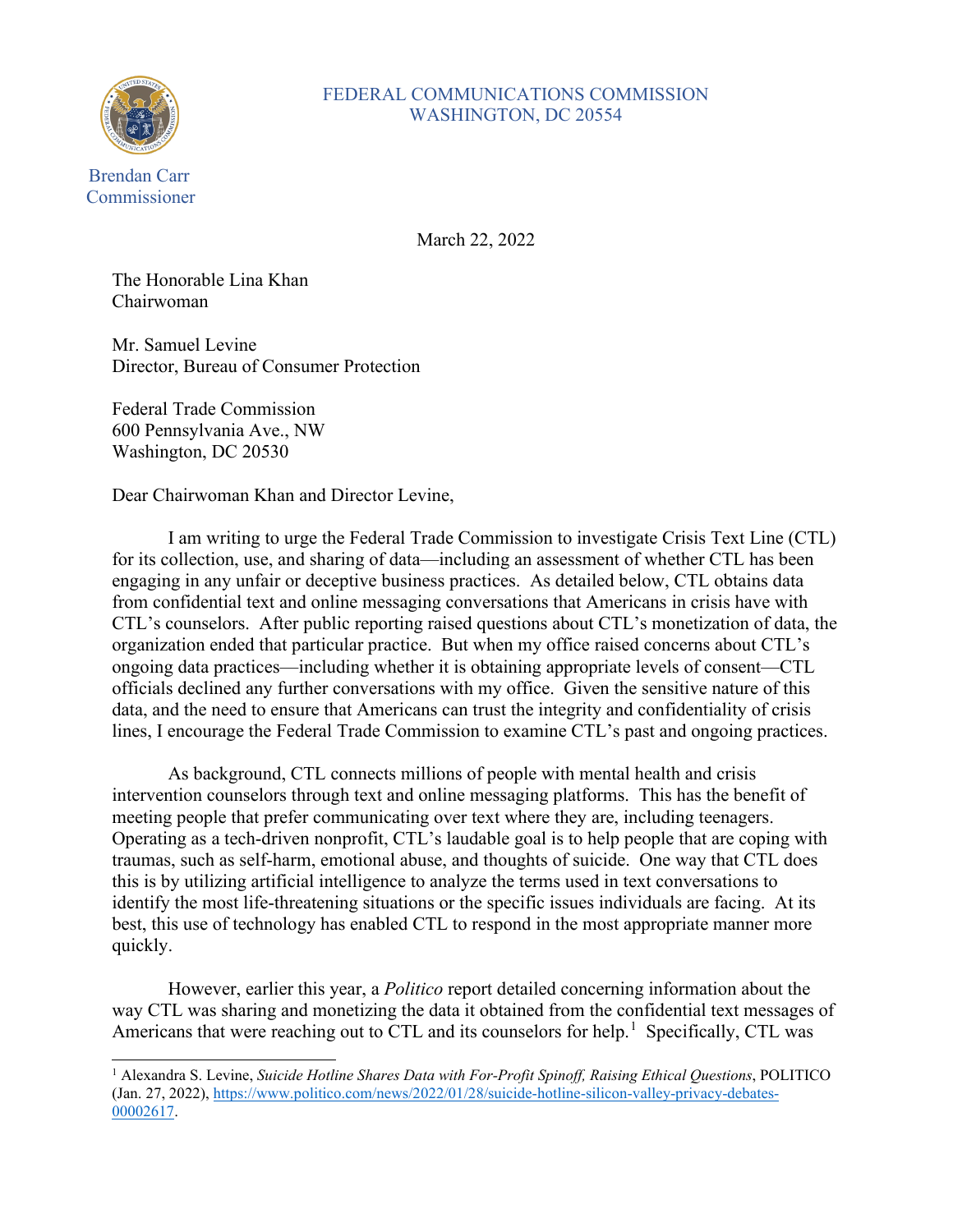engaged in a practice where it shared troves of data from these text messages—information that people have shared during the darkest and sometimes most pivotal moments of their lives—with a for-profit spin-off, Loris.ai. In turn, Loris was mining and analyzing hundreds of millions of CTL messages for the purpose of developing "enterprise software that helps companies boost empathy AND bottom line," as Loris stated on its website. At the time, CTL held an ownership stake in Loris, and Loris pledged to share some of its revenue with CTL. While CTL and Loris claimed to share only anonymized data, the *Politico* report correctly identifies circumstances where the re-personalization of data can occur—and indeed has in other scenarios. If such anonymization were to be reverse engineered here, the data could be traced back to the individuals that participated in the conversation.

The *Politico* report also called attention to the issue of meaningful consent. At the time of the report, CTL's website included a 50-paragraph disclosure explaining the sharing of their data. However, I question whether meaningful consent can be given by someone in crisis pursuant to such a disclosure buried on an entity's website.

After learning of these practices, I wrote a letter to CTL and Loris requesting that they end these practices immediately, particularly in light of the concerns raised about meaningful consent. Soon after I sent that letter, I was notified that CTL had ended its data-sharing relationship with Loris and updated its Terms of Service and Privacy Policy. My office subsequently had one telephone call with CTL during which CTL or its lawyers discussed those updates. When my office expressed an interest in ensuring that CTL's ongoing data practices including its data collection, storage, and sharing—as well as CTL's obtaining of consent, complied with the law, CTL's representative stated that they were respectfully declining any further conversations. Nonetheless, I continue to have concerns regarding CTL's ongoing practices.

For one, I continue to have concerns with the method that CTL appears to use for obtaining consent. Under CTL's existing practices, a user automatically gives his or her consent by engaging with a counselor directly through CTL's platform, or through a third-party messaging platform.<sup>[2](#page-1-0)</sup> While CTL's disclosure indicates that its Terms of Service and Privacy Policy should be read prior to use of CTL's service, I remain skeptical that users of the service who are often in the middle of a life-threatening or otherwise traumatic situation—read the disclosure first before engaging with a crisis counselor.

Further, I continue to have concerns regarding the collection of data from CTL's conversations with users pursuant to the consent, or lack thereof, that is obtained by CTL. According to the existing policy, CTL reserves the ability to "use and share anonymous and anonymized data with third parties *for any reason*."[3](#page-1-1) It also reserves the right to collect Personally Identifiable Information and to use and share that information amongst its employees, volunteers, agents, contractors, and service providers in order to help CTL "operate, analyze,

<span id="page-1-0"></span><sup>&</sup>lt;sup>2</sup> Crisis Text Line, Terms of Service & Privacy Policy,<https://www.crisistextline.org/privacy/> (last updated Feb. 1, 2022, 6:38 PM).

<span id="page-1-1"></span><sup>&</sup>lt;sup>3</sup> *Id.* at Non-Personally Identifiable Information.